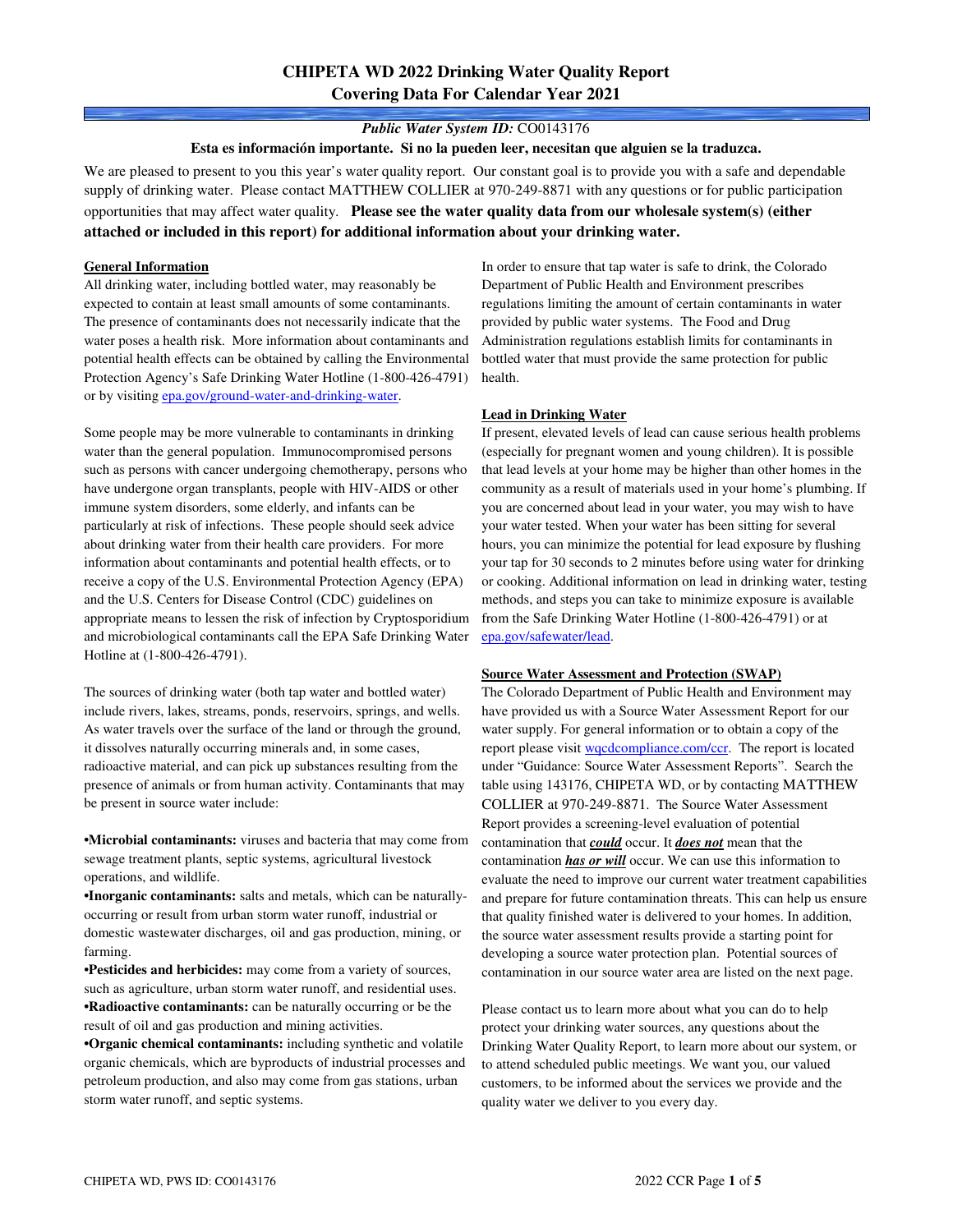## **Our Water Sources**

| <b>Sources (Water Type - Source Type)</b>                          | <b>Potential Source(s) of Contamination</b>                                                                                                                                                                                                                                                                                                                                                                                                                                                              |
|--------------------------------------------------------------------|----------------------------------------------------------------------------------------------------------------------------------------------------------------------------------------------------------------------------------------------------------------------------------------------------------------------------------------------------------------------------------------------------------------------------------------------------------------------------------------------------------|
| <b>PROJECT 7 INTEGRATED (Surface Water-Consecutive Connection)</b> | EPA Hazardous Waste Generators, EPA Chemical<br>Inventory/Storage Sites, Permitted Wastewater Discharge Sites,<br>Aboveground, Underground and Leaking Storage Tank Sites,<br>Solid Waste Sites, Existing/Abandoned Mine Sites, Other<br>Facilities, Commercial/Industrial/Transportation, High Intensity<br>Residential, Urban Recreational Grasses, Quarries / Strip Mines /<br>Gravel Pits, Row Crops, Pasture / Hay, Deciduous Forest,<br>Evergreen Forest, Mixed Forest, Septic Systems, Road Miles |
|                                                                    |                                                                                                                                                                                                                                                                                                                                                                                                                                                                                                          |

## **Terms and Abbreviations**

- **Maximum Contaminant Level (MCL)** − The highest level of a contaminant allowed in drinking water.
- **Treatment Technique (TT)** − A required process intended to reduce the level of a contaminant in drinking water.
- **Health-Based** − A violation of either a MCL or TT.
- **Non-Health-Based** − A violation that is not a MCL or TT.
- **Action Level (AL)** − The concentration of a contaminant which, if exceeded, triggers treatment and other regulatory requirements.
- **Maximum Residual Disinfectant Level (MRDL)** − The highest level of a disinfectant allowed in drinking water. There is convincing evidence that addition of a disinfectant is necessary for control of microbial contaminants.
- **Maximum Contaminant Level Goal (MCLG)** − The level of a contaminant in drinking water below which there is no known or expected risk to health. MCLGs allow for a margin of safety.
- **Maximum Residual Disinfectant Level Goal (MRDLG)** − The level of a drinking water disinfectant, below which there is no known or expected risk to health. MRDLGs do not reflect the benefits of the use of disinfectants to control microbial contaminants.
- **Violation (No Abbreviation)** − Failure to meet a Colorado Primary Drinking Water Regulation.
- **Formal Enforcement Action (No Abbreviation)** − Escalated action taken by the State (due to the risk to public health, or number or severity of violations) to bring a non-compliant water system back into compliance.
- **Variance and Exemptions (V/E)** − Department permission not to meet a MCL or treatment technique under certain conditions.
- **Gross Alpha (No Abbreviation)** − Gross alpha particle activity compliance value. It includes radium-226, but excludes radon 222, and uranium.
- **Picocuries per liter (pCi/L)** − Measure of the radioactivity in water.
- **Nephelometric Turbidity Unit (NTU)** − Measure of the clarity or cloudiness of water. Turbidity in excess of 5 NTU is just noticeable to the typical person.
- **Compliance Value (No Abbreviation)** Single or calculated value used to determine if regulatory contaminant level (e.g. MCL) is met. Examples of calculated values are the  $90<sup>th</sup>$  Percentile, Running Annual Average (RAA) and Locational Running Annual Average (LRAA).
- **Average (x-bar)** − Typical value.
- **Range (R)** Lowest value to the highest value.
- **Sample Size (n)** − Number or count of values (i.e. number of water samples collected).
- **Parts per million = Milligrams per liter (ppm = mg/L)** One part per million corresponds to one minute in two years or a single penny in \$10,000.
- **Parts per billion = Micrograms per liter (ppb = ug/L)** − One part per billion corresponds to one minute in 2,000 years, or a single penny in \$10,000,000.
- **Not Applicable (N/A)** Does not apply or not available.
- **Level 1 Assessment** A study of the water system to identify potential problems and determine (if possible) why total coliform bacteria have been found in our water system.
- **Level 2 Assessment** A very detailed study of the water system to identify potential problems and determine (if possible) why an E. coli MCL violation has occurred and/or why total coliform bacteria have been found in our water system on multiple occasions.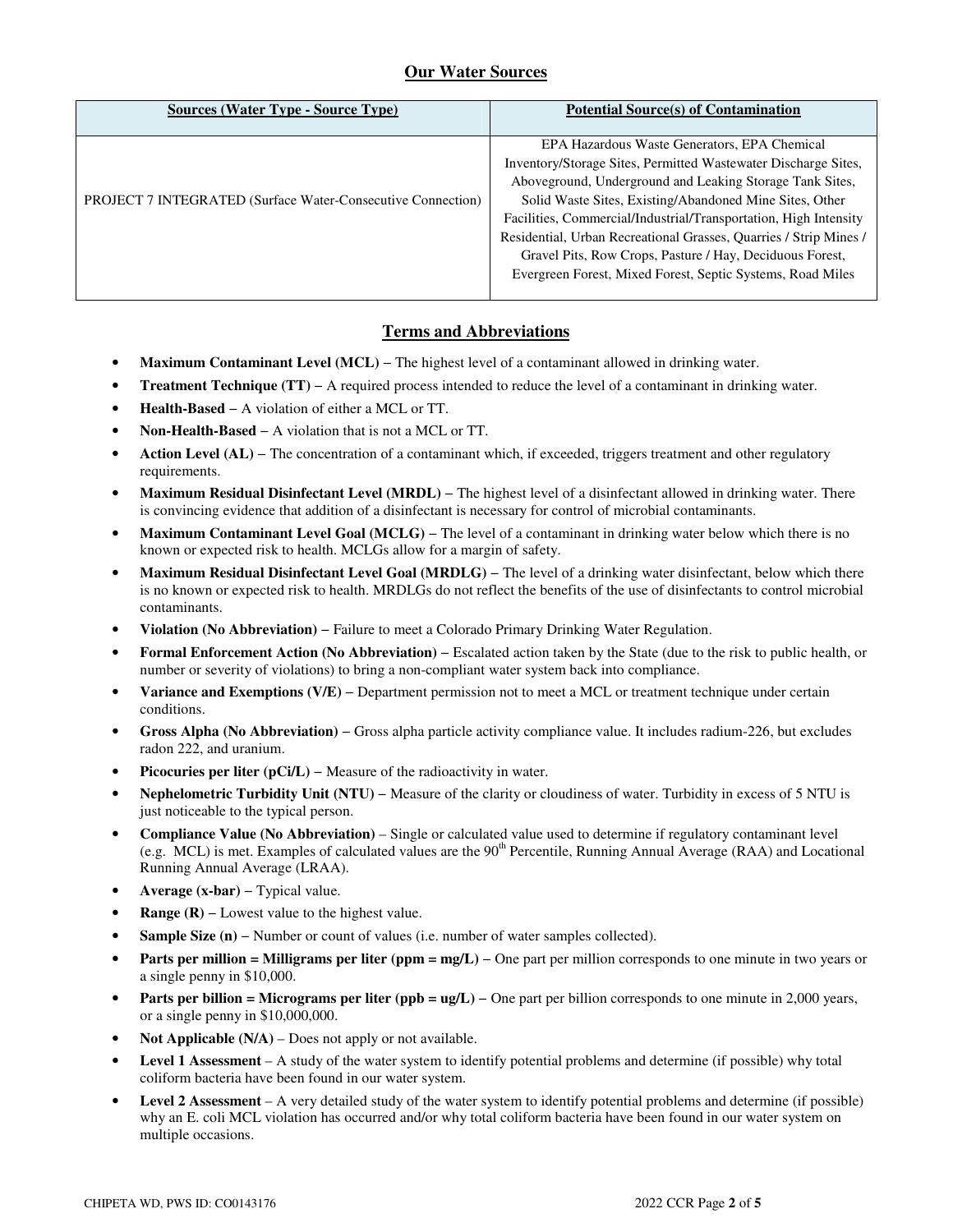## **Detected Contaminants**

CHIPETA WD routinely monitors for contaminants in your drinking water according to Federal and State laws. The following table(s) show all detections found in the period of January 1 to December 31, 2021 unless otherwise noted. The State of Colorado requires us to monitor for certain contaminants less than once per year because the concentrations of these contaminants are not expected to vary significantly from year to year, or the system is not considered vulnerable to this type of contamination. Therefore, some of our data, though representative, may be more than one year old. Violations and Formal Enforcement Actions, if any, are reported in the next section of this report.

**Note:** Only detected contaminants sampled within the last 5 years appear in this report. If no tables appear in this section then no contaminants were detected in the last round of monitoring.

| Disinfectants Sampled in the Distribution System<br><b>TT Requirement:</b> At least 95% of samples per period (month or quarter) must be at least 0.2 ppm $OR$<br>If sample size is less than 40 no more than 1 sample is below 0.2 ppm<br><b>Typical Sources:</b> Water additive used to control microbes |                    |                                                                     |                                                |                              |                               |             |  |  |
|------------------------------------------------------------------------------------------------------------------------------------------------------------------------------------------------------------------------------------------------------------------------------------------------------------|--------------------|---------------------------------------------------------------------|------------------------------------------------|------------------------------|-------------------------------|-------------|--|--|
| <b>Disinfectant</b><br><b>Name</b>                                                                                                                                                                                                                                                                         | <b>Time Period</b> | <b>Results</b>                                                      | <b>Number of Samples</b><br><b>Below Level</b> | <b>Sample</b><br><b>Size</b> | <b>TT</b><br><b>Violation</b> | <b>MRDL</b> |  |  |
|                                                                                                                                                                                                                                                                                                            |                    |                                                                     |                                                |                              |                               |             |  |  |
| Chloramine                                                                                                                                                                                                                                                                                                 | December, 2021     | Lowest period percentage of samples<br>meeting TT requirement: 100% |                                                | 4                            | N <sub>0</sub>                | $4.0$ ppm   |  |  |

|                                        | Disinfection Byproducts Sampled in the Distribution System |         |                            |                              |                           |            |             |                                |                                             |  |  |  |
|----------------------------------------|------------------------------------------------------------|---------|----------------------------|------------------------------|---------------------------|------------|-------------|--------------------------------|---------------------------------------------|--|--|--|
| <b>Name</b>                            | Year                                                       | Average | Range<br>$Low - High$      | <b>Sample</b><br><b>Size</b> | Unit of<br><b>Measure</b> | <b>MCL</b> | <b>MCLG</b> | <b>MCL</b><br><b>Violation</b> | <b>Typical Sources</b>                      |  |  |  |
| Total<br>Haloacetic<br>Acids<br>(HAA5) | 2021                                                       | 22.04   | $18.22 \text{ to}$<br>30.1 | $\overline{4}$               | ppb                       | 60         | N/A         | N <sub>0</sub>                 | Byproduct of drinking<br>water disinfection |  |  |  |
| Total<br>Trihalome<br>thanes<br>(TTHM) | 2021                                                       | 26.93   | 23.8 to 30.3               | 4                            | ppb                       | 80         | N/A         | N <sub>0</sub>                 | Byproduct of drinking<br>water disinfection |  |  |  |

|                            | <b>Lead and Copper Sampled in the Distribution System</b> |                                       |                              |                           |                                      |                                              |                                                           |                                                                               |  |  |  |
|----------------------------|-----------------------------------------------------------|---------------------------------------|------------------------------|---------------------------|--------------------------------------|----------------------------------------------|-----------------------------------------------------------|-------------------------------------------------------------------------------|--|--|--|
| Contaminant<br><b>Name</b> | Time<br>Period                                            | 90 <sup>th</sup><br><b>Percentile</b> | <b>Sample</b><br><b>Size</b> | Unit of<br><b>Measure</b> | $90^{\text{th}}$<br>Percentile<br>AL | <b>Sample</b><br><b>Sites</b><br>Above<br>AL | 90 <sup>th</sup><br>Percentile<br>AL<br><b>Exceedance</b> | <b>Typical Sources</b>                                                        |  |  |  |
| Copper                     | 07/11/2021<br>to<br>07/20/2021                            | 0.42                                  | 30                           | ppm                       | 1.3                                  | $\theta$                                     | N <sub>o</sub>                                            | Corrosion of<br>household plumbing<br>systems; Erosion of<br>natural deposits |  |  |  |
| Lead                       | 07/11/2021<br>to<br>07/20/2021                            | 2.3                                   | 30                           | ppb                       | 15                                   | $\Omega$                                     | N <sub>0</sub>                                            | Corrosion of<br>household plumbing<br>systems; Erosion of<br>natural deposits |  |  |  |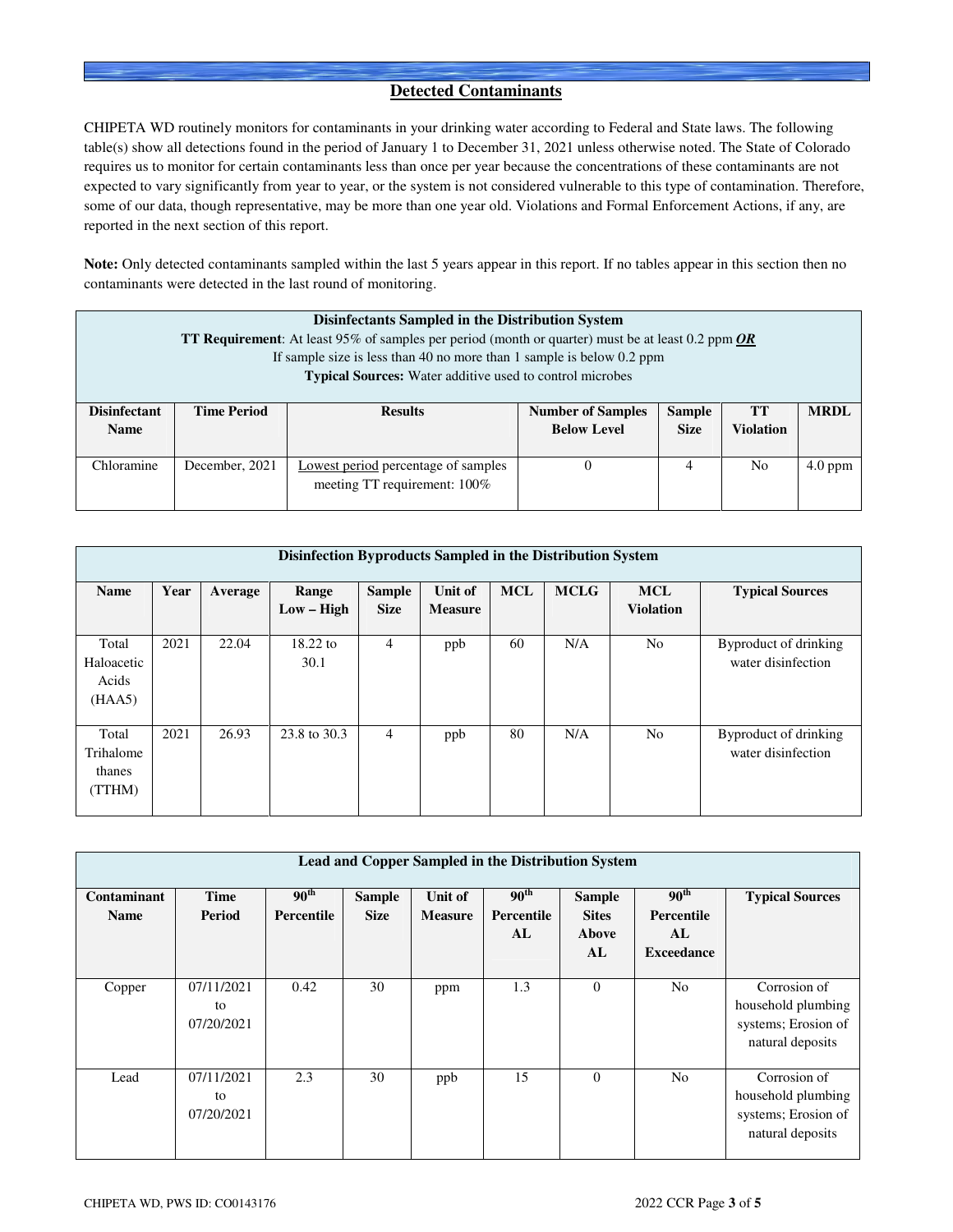| <b>Total Organic Carbon (Disinfection Byproducts Precursor) Removal Ratio of Raw and Finished Water</b> |                                                                                                                       |         |                  |               |                |                   |                  |                                            |  |  |  |
|---------------------------------------------------------------------------------------------------------|-----------------------------------------------------------------------------------------------------------------------|---------|------------------|---------------|----------------|-------------------|------------------|--------------------------------------------|--|--|--|
| Contaminant                                                                                             | Year                                                                                                                  | Average | Range            | <b>Sample</b> | Unit of        | <b>TT Minimum</b> | <b>TT</b>        | <b>Typical Sources</b>                     |  |  |  |
| <b>Name</b>                                                                                             |                                                                                                                       |         | $Low - High$     | <b>Size</b>   | <b>Measure</b> | Ratio             | <b>Violation</b> |                                            |  |  |  |
| Total Organic<br>Carbon Ratio                                                                           | 2021                                                                                                                  | 1.01    | $0.67$ to $1.37$ | 12            | Ratio          | 1.00              | No               | Naturally present<br>in the<br>environment |  |  |  |
|                                                                                                         | *If minimum ratio not met and no violation identified then the system achieved compliance using alternative criteria. |         |                  |               |                |                   |                  |                                            |  |  |  |

| Summary of Turbidity Sampled at the Entry Point to the Distribution System |                    |                                                                                               |                                                                              |                  |                |  |  |  |  |  |
|----------------------------------------------------------------------------|--------------------|-----------------------------------------------------------------------------------------------|------------------------------------------------------------------------------|------------------|----------------|--|--|--|--|--|
| Contaminant                                                                | <b>Sample</b>      | <b>Level Found</b>                                                                            | <b>TT Requirement</b>                                                        | <b>TT</b>        | <b>Typical</b> |  |  |  |  |  |
| <b>Name</b>                                                                | Date               |                                                                                               |                                                                              | <b>Violation</b> | <b>Sources</b> |  |  |  |  |  |
| Turbidity                                                                  | Date/Month:<br>Oct | Highest single measurement:<br>$0.09$ NTU                                                     | Maximum 1 NTU for any single<br>measurement                                  | N <sub>0</sub>   | Soil Runoff    |  |  |  |  |  |
| Turbidity                                                                  | Month:<br>Dec      | Lowest monthly percentage of<br>samples meeting TT requirement<br>for our technology: $100\%$ | In any month, at least 95% of<br>samples must be less than 0.3<br><b>NTU</b> | N <sub>o</sub>   | Soil Runoff    |  |  |  |  |  |

| Radionuclides Sampled at the Entry Point to the Distribution System |      |         |                       |                              |                           |            |             |                                |                                |  |
|---------------------------------------------------------------------|------|---------|-----------------------|------------------------------|---------------------------|------------|-------------|--------------------------------|--------------------------------|--|
| Contaminant<br><b>Name</b>                                          | Year | Average | Range<br>$Low - High$ | <b>Sample</b><br><b>Size</b> | Unit of<br><b>Measure</b> | <b>MCL</b> | <b>MCLG</b> | <b>MCL</b><br><b>Violation</b> | <b>Typical Sources</b>         |  |
| Gross Alpha                                                         | 2017 | 0.8     | $0.8 \text{ to } 0.8$ |                              | pCi/L                     | 15         | $\Omega$    | N <sub>o</sub>                 | Erosion of<br>natural deposits |  |
| Combined<br>Radium                                                  | 2017 | 0.5     | $0.5 \text{ to } 0.5$ |                              | pCi/L                     | 5          | $\Omega$    | N <sub>o</sub>                 | Erosion of<br>natural deposits |  |
| Combined<br>Uranium                                                 | 2017 | 0.46    | $0$ to $0.92$         | 2                            | ppb                       | 30         | $\Omega$    | N <sub>o</sub>                 | Erosion of<br>natural deposits |  |

| Synthetic Organic Contaminants Sampled at the Entry Point to the Distribution System |      |         |                       |                              |                           |            |             |                                |                                      |  |
|--------------------------------------------------------------------------------------|------|---------|-----------------------|------------------------------|---------------------------|------------|-------------|--------------------------------|--------------------------------------|--|
| Contaminant<br><b>Name</b>                                                           | Year | Average | Range<br>$Low - High$ | <b>Sample</b><br><b>Size</b> | Unit of<br><b>Measure</b> | <b>MCL</b> | <b>MCLG</b> | <b>MCL</b><br><b>Violation</b> | <b>Typical Sources</b>               |  |
| Hexachlorocycl<br>opentadiene                                                        | 2021 | 0.03    | $0$ to $0.06$         |                              | ppb                       | 50         | 50          | No                             | Discharge from<br>chemical factories |  |